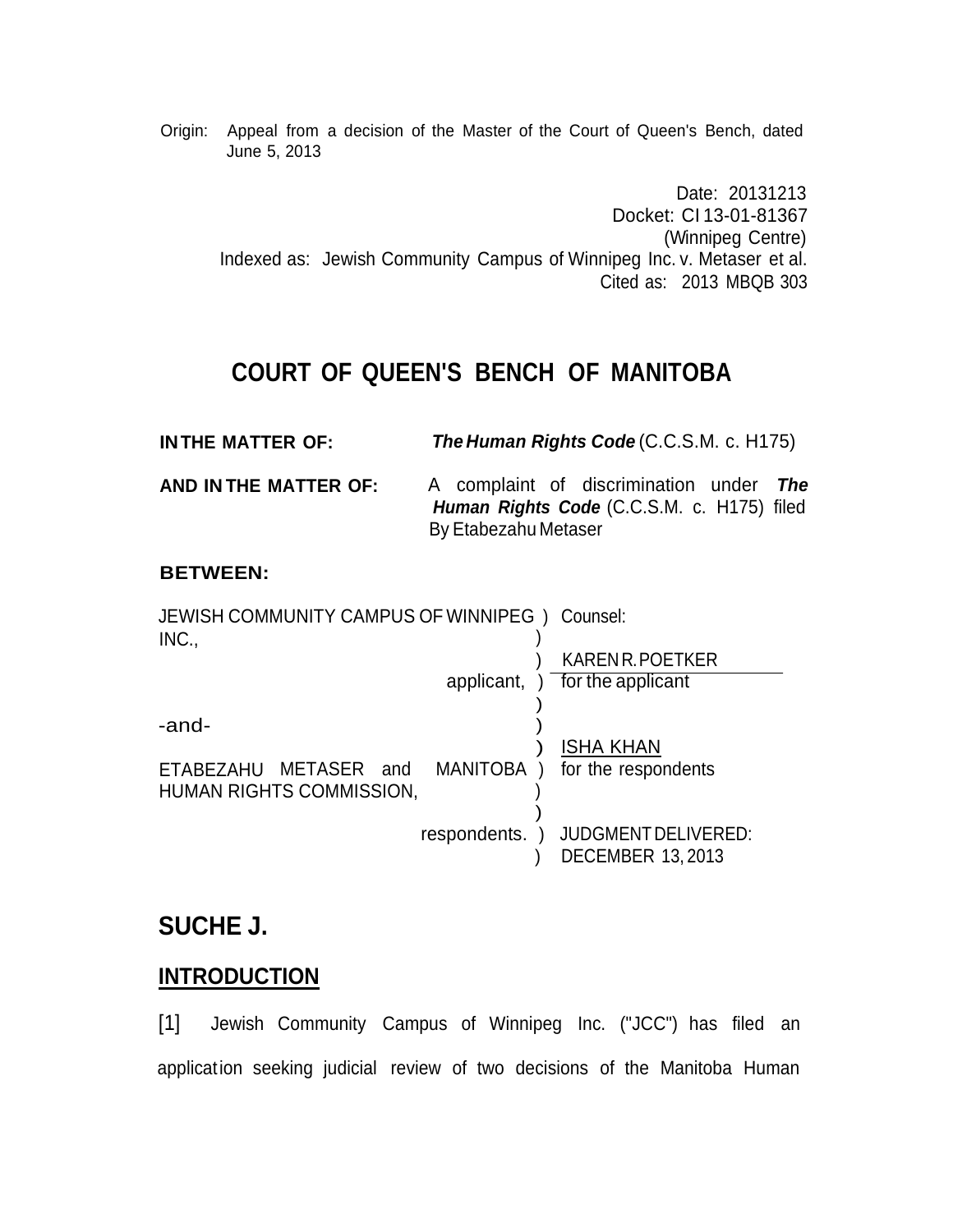Rights Commission (the "Commission") concerning a complaint by Etabezahu Metaser. This includes a decision of the Board of the Commissioners ("the Board") on May 30, 2012 that the evidence in support of the complaint was sufficient to substantiate Metaser's claim that she had been sexually harassed in the course of her employment; and a finding by the Board on December 17, 2012 that an offer made by JCC during mediation was not reasonable, with the result that an adjudicator was appointed to hear the complaint (herein, collectively, the "Decisions").

[2] JCC argues that in making the Decisions the Commission breached its duty of natural justice, procedural fairness, and committed errors of law and fact. It claims the Commission's investigation was neither neutral nor thorough as it failed to investigate crucial evidence, adduce all relevant evidence, and failed to disclose evidence to JCC during the process.

[3] After commencing this application, JCC brought a motion before the master for an order requiring the Commission to produce all documents in its possession concerning the complaint, including the contents of its investigator's file. The master granted the order.

[4] The Commission's appeal from that order is now before me.

#### **STANDARD OF REVIEW**

[5] While presented as an appeal from the master, this request should have been brought as a motion of first instance. This proceeding is by way of an application. The procedures governing applications are found in Court of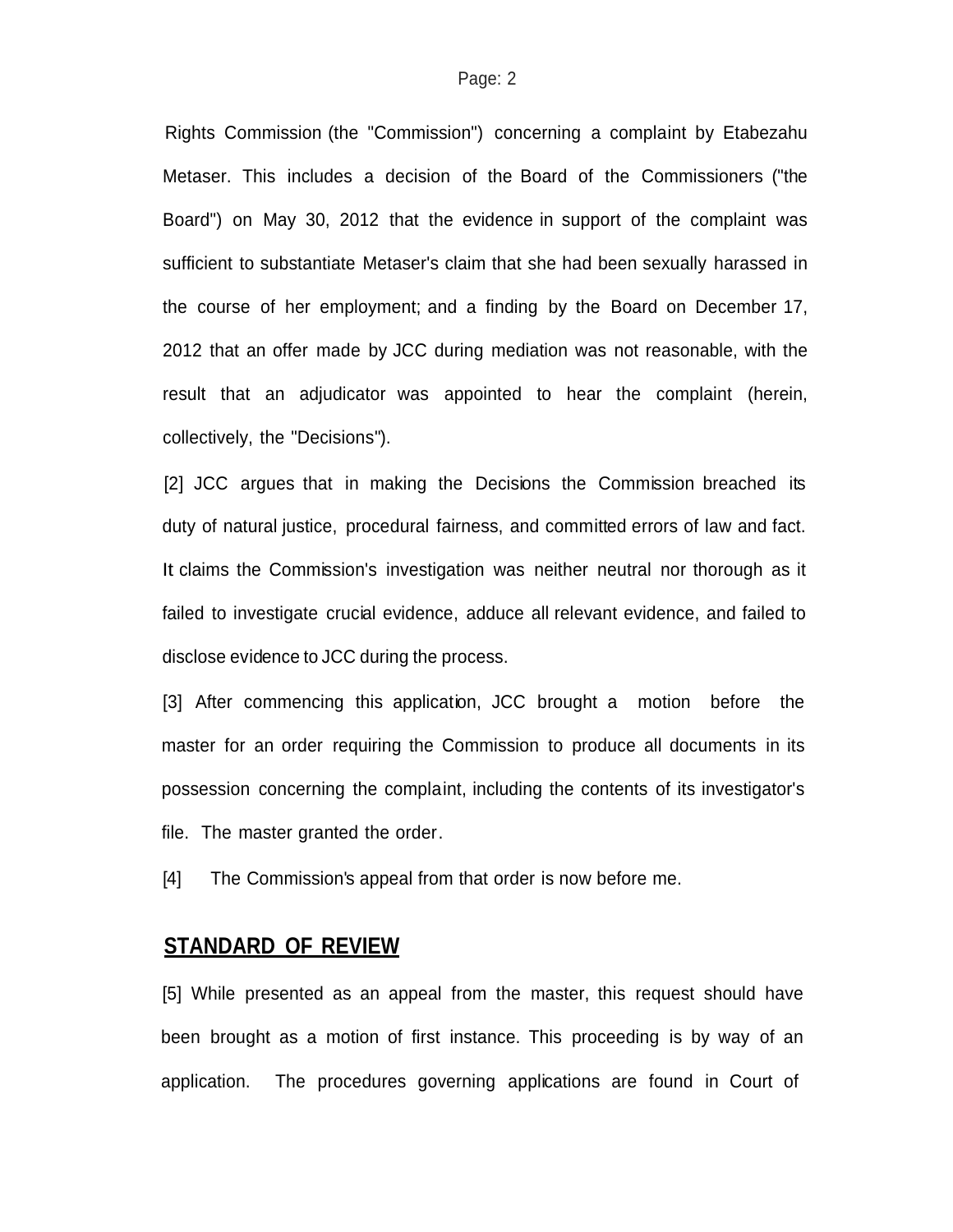Queen's Bench Rule 38, and provide no right to documentary discovery. This is different from proceedings commenced by action, which provide for documentary discovery as outlined in Rule 30.

[6] The law is well settled, however, that a judge can order production of documents as part of the court's inherent jurisdiction to control and regulate its own procedure. In *McPherson v. Inst. of Chaltered Accountants of B.C.* (1987), 15 B.C.L.R. (2d) 44, (rev'd on other grounds (1988), 32 B.C.L.R. (2d) 328), Macdonald **J.** explained (pp. 49- 50):

... R. 26 applies only to actions; a proceeding such as McPherson's commenced by petition is not an action.

However, a judge of this court has an inherent jurisdiction to order the production of relevant documents in any proceeding before it. Where the existence of relevant documents is known, the court will not deprive itself of access thereto if there is no other bar to their production. While an order for production based on the inherent jurisdiction of the court would normally be much less broad than an order for discovery of documents under R. 26, it is simply a means of ensuring that the court is able to control and regulate its own procedure: see *Re Jones* (1959), 27 W.W.R. 631 (B.C.); and *Surrey Credit Union v. Tillmanns,* [1984] B.C.D. Civ. 2768-05 (S.C.).

[7] This passage was cited with approval by Schulman J. in *Stein et al.*

*v. Thames Bend Hybrids Inc. et al.* (1998), 133 Man.R. (2d) 152; aff'd

(1999),

138 Man.R. (2d) 296 (C.A.):

[7] As counsel correctly pointed out Manitoba rule 30.10 empowers this court to make an order for production for inspection of a "relevant document". Rule 39.01(1)(c) states that for the purpose of this rule, "a relevant document is one which relates to any matter in issue in an action". Rule 1.03 defines an "action" as a "civil proceeding other than an application". Itfollows that, for a litigant to obtain the benefit of an order for production from a third party under rule 30.10, he or she must initiate the court proceeding by statement of claim, and the rule does not apply to a proceeding which has been commenced by notice of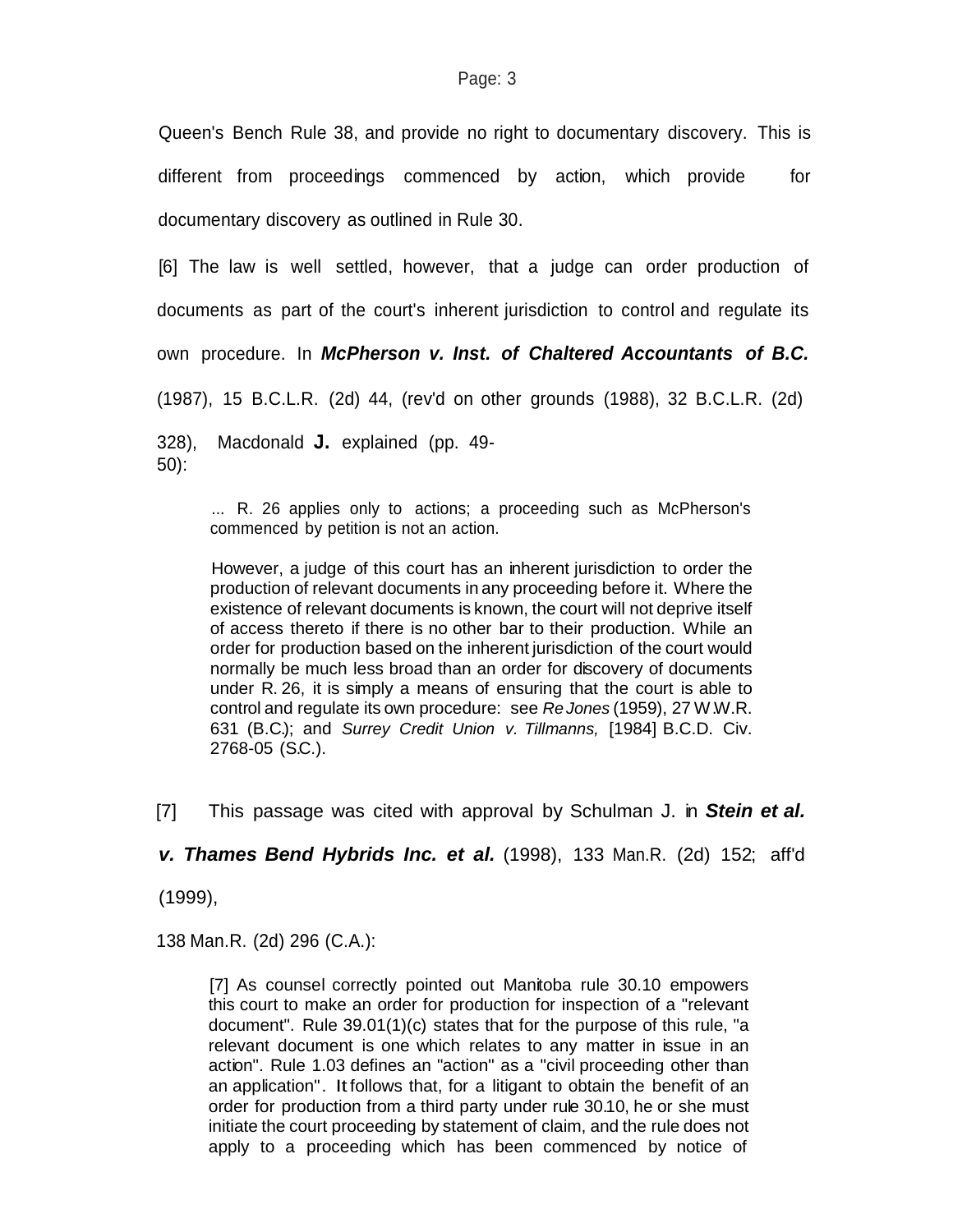application. Such an interpretation is consistent with the obvious intention of the draftspersons that, generally speaking, there should not be a right of discovery in proceedings commenced by notice of application.

[8] JCC asserts that even if the power to order production arises from the inherent jurisdiction of the court, the master has been delegated authority to make such an order. It says s. 11.15(1) of *The Court of Queen's Bench Act,* C.C.S.M. c. C280 (the *"Act"),* which states that "[a] master has jurisdiction as provided by statutes, regulations made under statutes or the rule" combined with Rule 37.02(2) which allows a master to hear any motion in a proceeding save for certain exceptions not applicable here, give the master this authority.

[9] I disagree. The master is a creature of statute, whose authority must be founded in a specific legislative direction. This is what 11.15(1) says. Neither the *Act* nor the rules provide for documentary disclosure in proceedings commenced by way of application. Thus, there is no motion concerning this subject for the master to hear. Rule 37.02(2) concerns the procedure on motions arising from the rules or other legislation; it does not confer additional jurisdiction on the master. Simply put, the inherent jurisdiction of a superior court rests with the judges of the court.

[l0] Thus, whether a party to an application should be ordered to disclose a :document is a matter of discretion of the judge who hears the application. Properly, then, this motion ought to have been brought as a preliminary motion before the judge assigned to hear the application. While preliminary motions in proceedings commenced by application are not generally encouraged, they are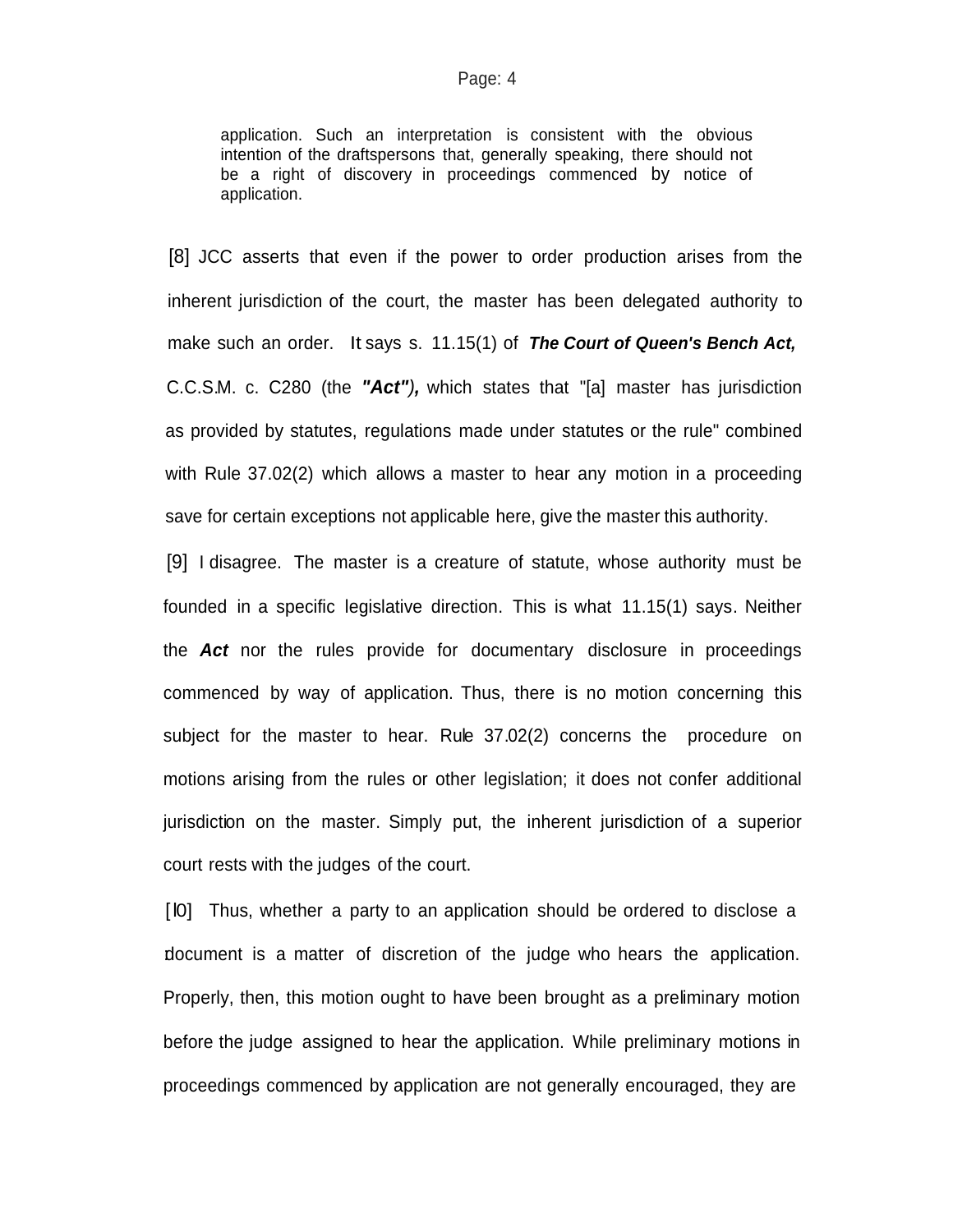both appropriate and necessary in some circumstances. (See, for example, *Board of Education of Winnipeg School Division No. 1 v. Winnipeg Teachers'Association oftheManitoba Teachers'Society,* 2007 MBQB23, 211 Man.R. (2d) 138.)

#### **FACTS**

[11] Ms. Metaser was employed by JCC as a housekeeper. On April 16, 2010 she filed a complaint alleging she had been sexually harassed by her supervisor during the course of her employment.

Report ("IAR<sup>11</sup> on March 21, 2012 concluding Metaser's manager was responsible [12] JCC filed a response denying the allegations. The complaint was investigated pursuant to s. 26 of *The Human Rights Code,* C.C.S.M. c. H175 (the *"Code").* The investigator issued a 33-page Investigation Assessment for an activity or undertaking to which the *Code* applies; Metaser was harassed during her employment; and JCC knowingly permitted or failed to take reasonable steps to terminate the harassment. The IAR recommended that mediation should be attempted between Metaser and JCC, to try to resolve the complaint.

[13] On May 17, 2012, JCC provided a 10-page written response to the IAR, taking issue with the findings. It also pointed out that it had not been provided with documents it had asked for, that the investigator had failed to interview witnesses JCC deemed important, and asserted the investigation had not been neutral or sufficiently thorough. It claimed that Metaser was not credible.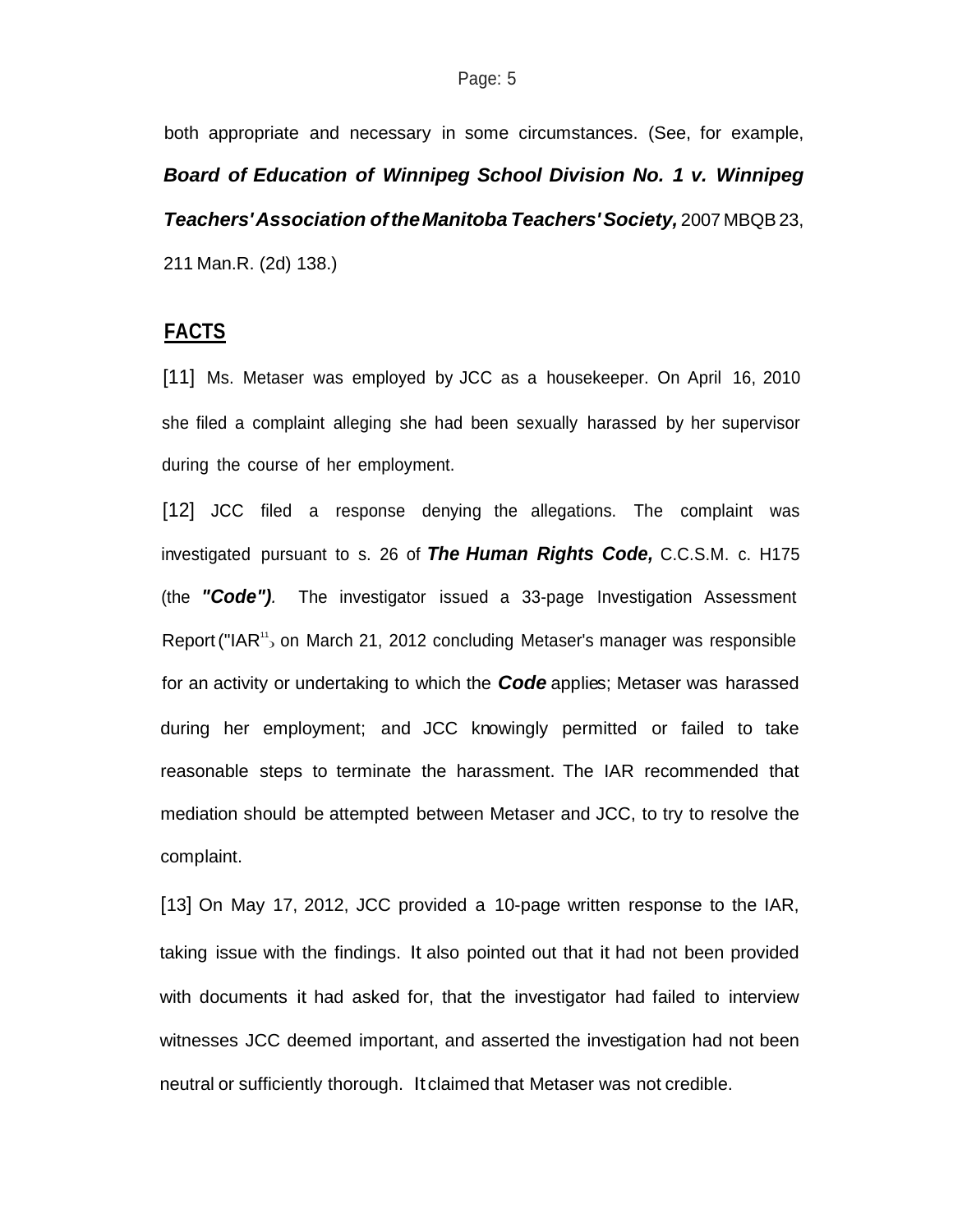[14] On May 30, 2012, the Board considered the IAR, JCC's May 17, 2012 response, and Metaser's response to the IAR. The Board concluded sufficient evidence existed to support the complaint and referred the complaint to mediation.

[15] As part of the mediation process an offer of settlement was made by the JCC, which was rejected by Metaser. On December 17, 2012 the Board considered JCC's offer and decided it was not reasonable. Pursuant to s. 24.1(4) of the *Code,* it referred the complaint to adjudication.

[16] In response to JCC's application for judicial review, the Commission filed an affidavit of Stacey Lea Belding, attaching the material that was before the Board when it made the Decisions, all correspondence communicating the Decisions to the parties, and relevant excerpts of the minutes of the Board meetings. JCC does not dispute that this material comprises the complete record of the proceeding.

[17] JCC thereafter brought this motion seeking disclosure of all materials created, received or considered by the Commission relating to the complaint, including the investigator's notes.

### **ANALYSIS AND DECISION**

[18] The starting point is consideration of the procedure on judicial review. The Commission is an independent and highly specialized tribunal, expert in its processes, procedures, and the substantive law in the area of its decision making. The *Code* contains a strong privative clause. It has long been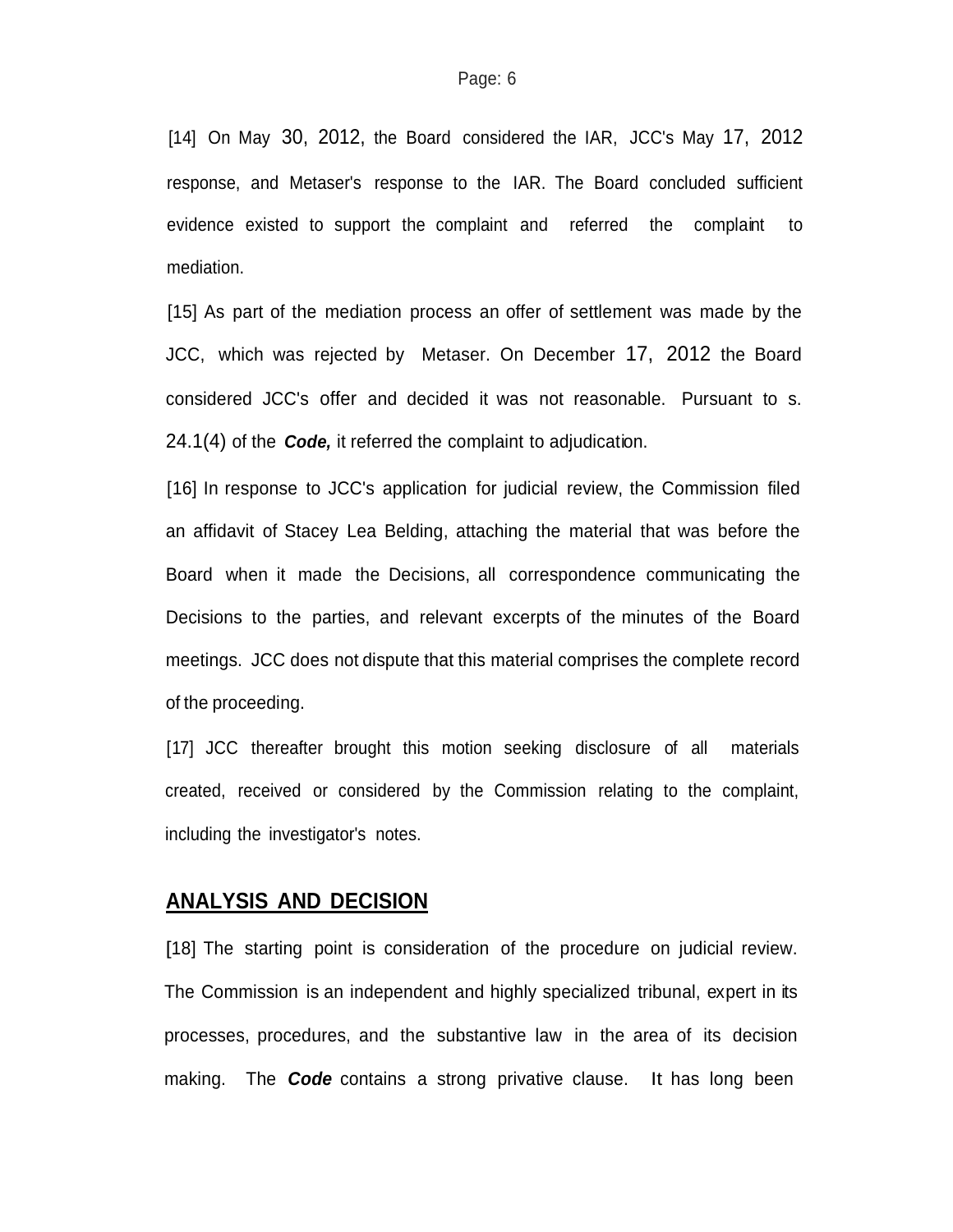accepted that courts apply a very high standard of curial deference to the decisions of such specialized tribunals.

[19] On a judicial review, the record of the proceeding before the tribunal is generally the basis on which its decision is judged. Evidence extrinsic to the record may be introduced only in very limited situations; otherwise the case before the court will not be that which was before the tribunal. In *AOV Adults Only Video Ltd. v. Labour Board (Man.) et al.,* 2003 MBCA 81, 177 Man.R. (2d) 56, the Manitoba Court of Appeal held that extrinsic evidence will be admitted only where necessary to prove error going to jurisdiction which cannot be proved on the record. Similarly, *Zeliony v. Red River College,* 2007 MBQB 308, 222 Man.R. (2d) 156, concluded that where allegations of procedural unfairness have been raised, affidavit evidence may only be permitted where the procedural unfairness cannot be established because of the inadequacy of the record.

[20] Thus, it is not just the grounds for the review, but the inability of the court to decide whether the allegations are well founded that justifies admission of extrinsic evidence.

[21] It seems self-evident, then, that absent any right to documentary disclosure a court should only order a tribunal whose decision is under review to produce documents that are admissible (or potentially admissible) as extrinsic evidence.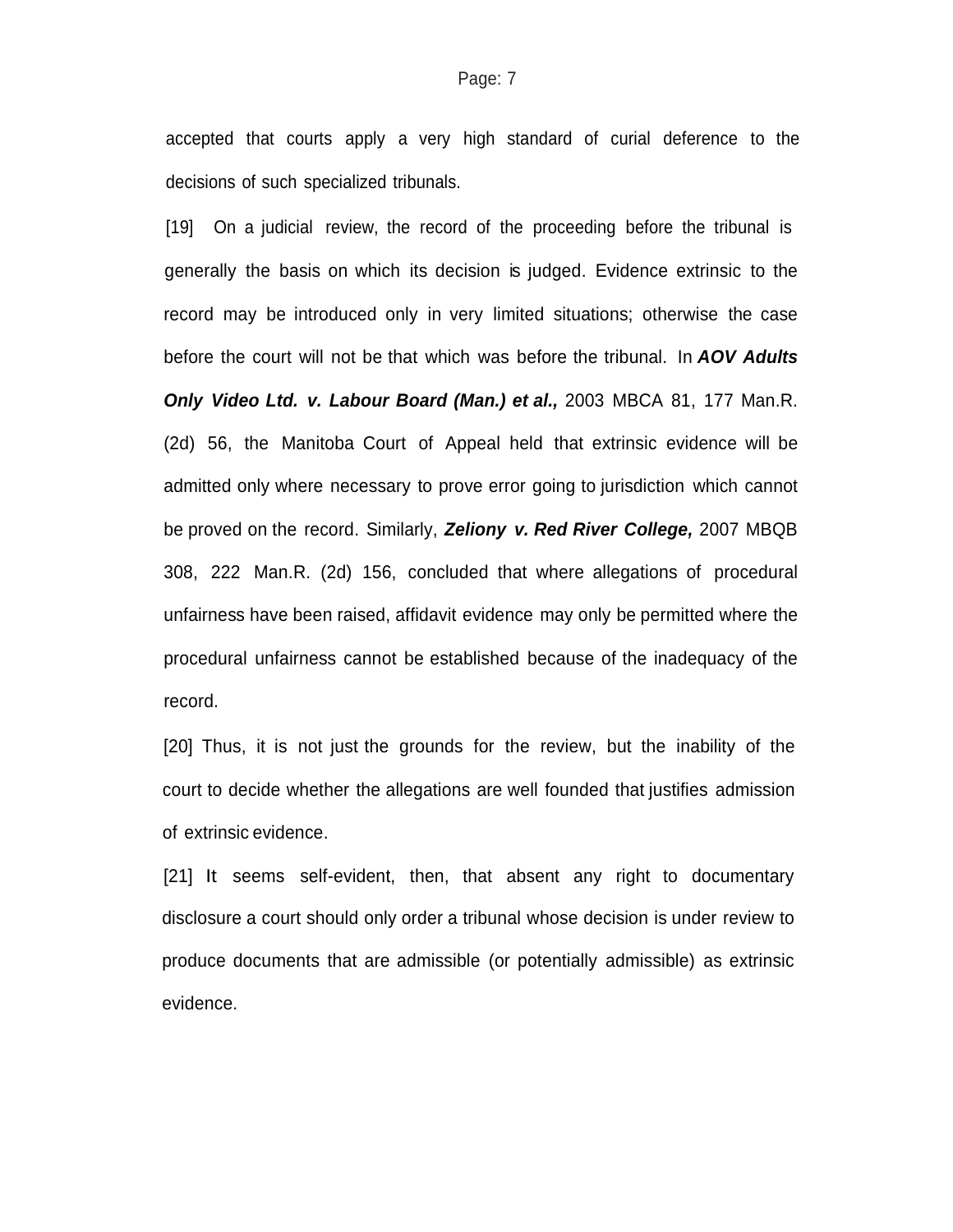[22] Counsel referred me to several Federal Court decisions involving the Canadian Human Rights Commission, which describe the test for documentary production in judicial review proceedings before it as "[a] document ... [that] may affect the decision that the Court will make on the application". (See *Canada (Human Rights Commission) v. Pathak,* [1995] 2 F.C. 455 (C.A.), at p. 460). Depending on the circumstances, this may or may not be essentially the same test as I described above. However, care must be taken when considering Federal Court decisions, as its rules specifically provide for documentary disclosure in judicial review proceedings. For this reason, I conclude that three decisions reliedon byJCC insupport of itscontention that it is entitled to the investigator's file, namely, *Cooke v. Canada (Correctional Services),* 2005 FC 712, [2005] F.C.J. No. 886 (QL), *Kamel v. Canada (Attorney General),* 2006 FC 676, [2006] F.C.J. No. 876 (QL), and *Tremblay v. Canada (Attorney General),* 2005 FC 339, [2005] F.C.J. No.421 (QL), are of no assistance here.

[23] It is also important to keep in mind that the Decisions are part of what is essentially a screening process by the Commission, not a determination on the merits. The merits of the complaint will be decided by an adjudicator, who also has the power to order documentary disclosure before the hearing.

[24] The nature of this screening function, typically used by human rights commissions, has been the subject of much judicial consideration. In *Tekano v.*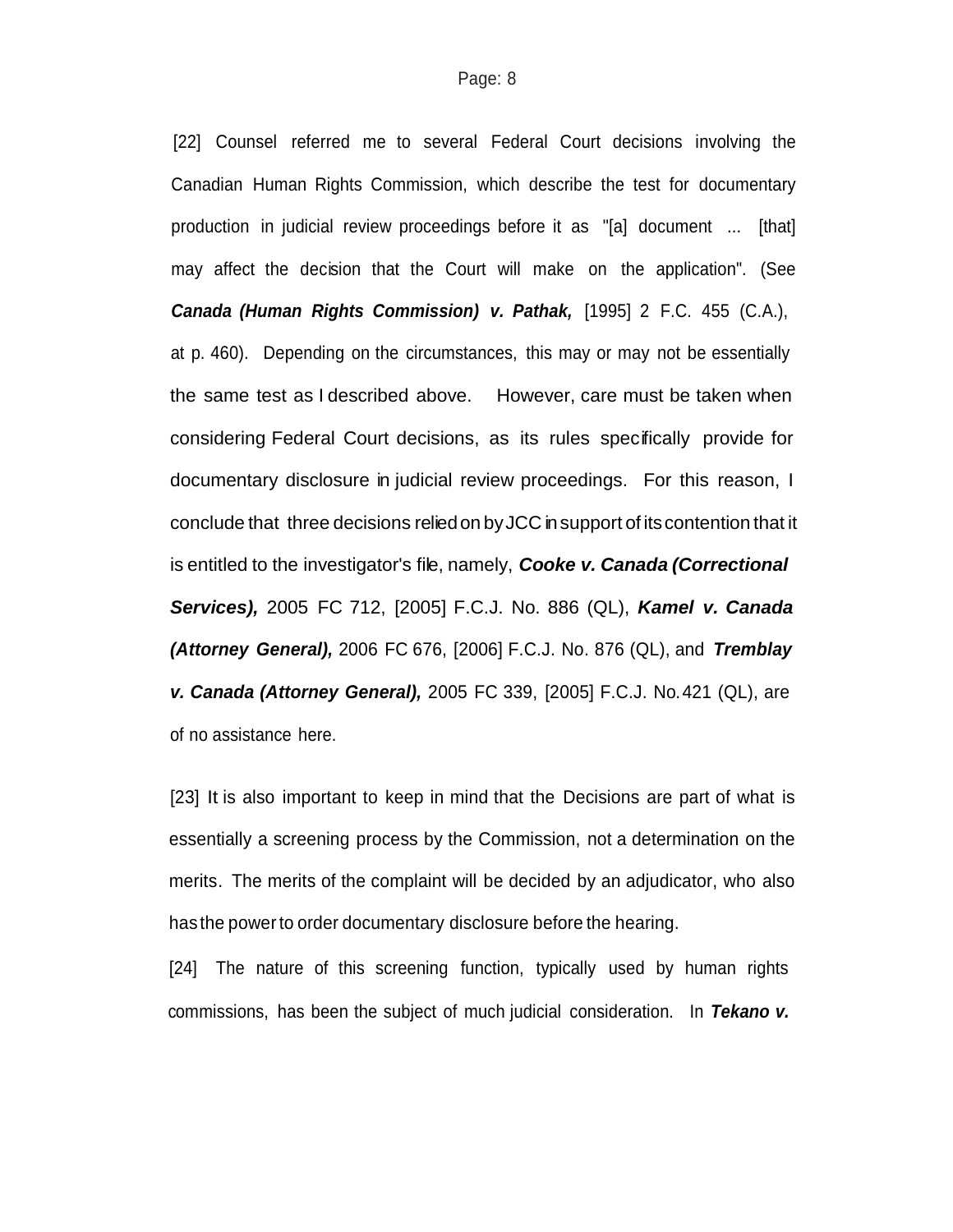#### *Canada (Attorney General},* 2010 FC 818, [2010] F.C.J. No. 1132 (QL),

Gauthier J. reviewed the jurisprudence in this area, including the following:

28 To properly characterize the questions before the Court, it is useful to say a few words about the role of the Commission and the threshold it must apply to determine whether a complaint should be referred to the Tribunal or not.

29 The Supreme Court of Canada addressed these issues on a number of occasions (for example, *Syndicat des employés de production du Québec et de I'Acadie v. Canada (Human Rights Commission),* [1989]

2 S.C.R. 879 (paras. 23-27) (hereinafter *SEPQA); Bell v. Canada (Canadian Human Rights Commission; Cooper v. Canada (Canadian Human Rights Commission),* [1996] 3 S.C.R. 854 (paras. 48-58) (hereinafter *Bell).* The Federal Court of Appeal also had the opportunity to review them more recently in *Sketchley v. Canada {Attorney General},* 2005 FCA 404, [2006] 3 F.C.R. 392 (F.C.A.).

30 It is clear that the Commission's role under subsection 44(3) of the *Act* is a screening function. Still, it constitutes an important threshold in accessing "the remedial powers of the Tribunal under section 54: a decision at this stage by the Commission not to deal with a complaint is a decision which effectively denies the complainant the possibility of obtaining relief under the *Act' (Sketchley,* para. 75). The investigator is essentially engaged in a fact-finding mission, but the Commission itself, when it takes action on the basis of the investigator's report, is nevertheless applying the facts in the context of the legal requirements of the *Canadian Human Rights Act* The resulting decision will, in general, be one of mixed fact and law, calling "for more deference if the question is fact-intensive, and less deference if it is law-intensive" *(Sketchley,*

para. 77, quoting *Dr. Q. v. College of Physicians and Surgeons of British Columbia,* 2003 SCC 19, [2003] 1 S.C.R. 226, at para. 34). 9 It is clear from *SEPQA* that the decision to either dismiss a case or send it to the Tribunal for consideration is intimately linked to the Commission's perception of the merits of the case. As noted in *Slattery v. Canada (Human Right Commission),* [1994] 2 F.C. 574 (T.D.) at paras 72-78, this reasoning continues to apply to the new version of the legislation under subsection 44(3) of the *Act.*

31 In *Bell* at paragraph 53, Justice La Forest viewed the role of the Commission in performing a screening analysis as somewhat analogous to that of a judge at a preliminary inquiry and held that it was not the function of the Commission to determine if the complaint is made out. Rather, its duty is to determine if an inquiry is warranted, considering all the facts and to assess the sufficiency of the evidence.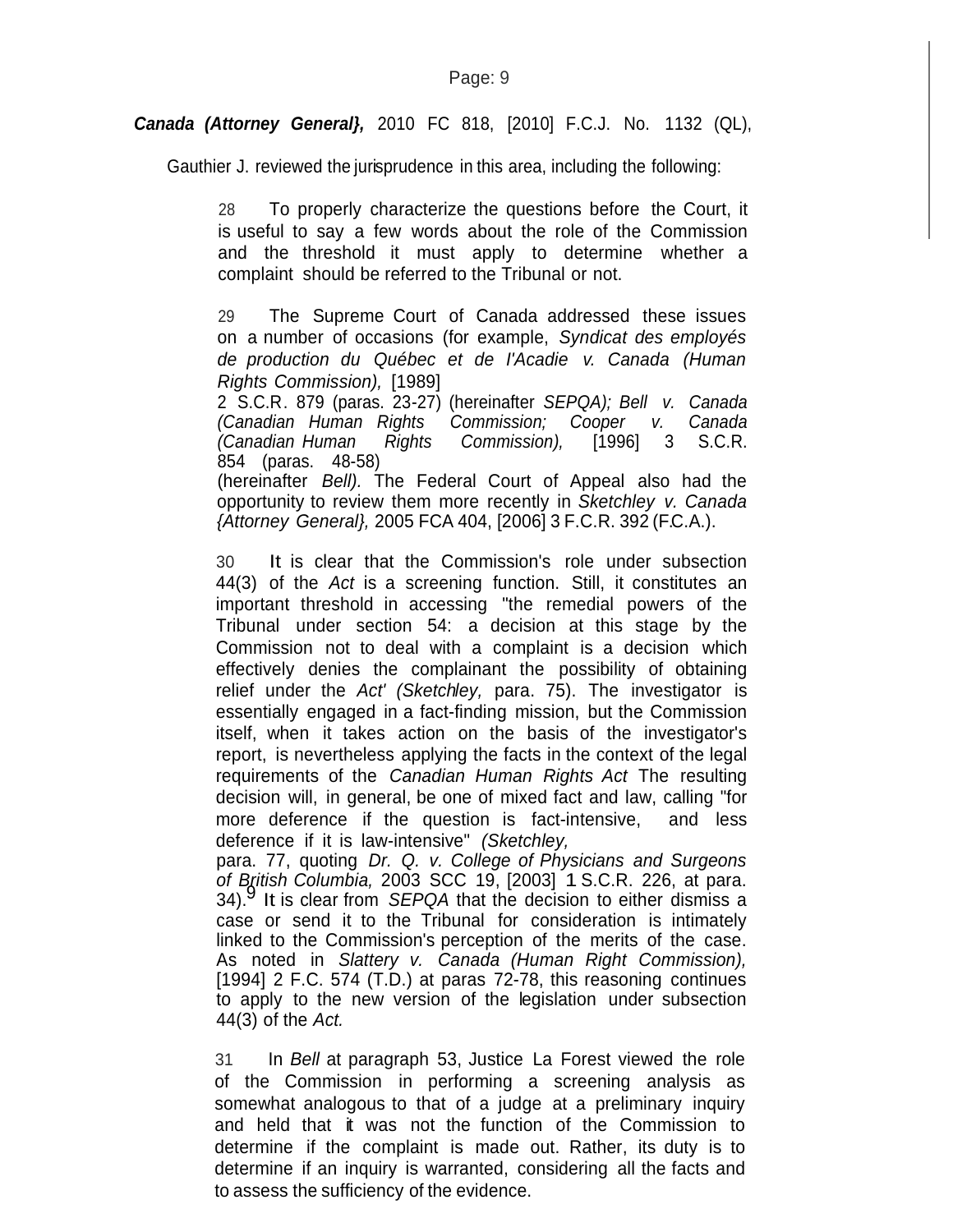#### Page: 10

33 It is also clear that the Commission must look and consider the sufficiency of the evidence as a whole. However, the threshold it must apply to determine whether considering all the circumstances a referral is warranted has repeatedly been described as low, see for example *Bell Canada v. Communications, Energy and paperworks Union of Canada,* [1999] 1F.C. 113 (F.C.A.) (hereinafter *Bell Canada)* at para. 35. Justice Sopinka in *SEPQA* describes it at paragraph 27 as whether or not there is a reasonable basis on the evidence for proceeding to the next stage. As the respondent puts it at paragraph 35 of his Memorandum, it can also be translated as: "whether the evidence is sufficient to suggest a possibility that some discrimination had occurred".

[25] JCC's allegations are wide ranging: bias, breach of natural justice, including lack of procedural fairness, and errors of law amounting to loss of jurisdiction. In essence, though, it says that the investigation was flawed, it takes issue with the Board's conclusions that there was sufficient evidence to refer the complaint to adjudication, and that JCC's offer of settlement was reasonable.

[26] With respect to the investigation, JCC says it was incomplete and biased. JCC asked the investigator to give it copies of his file but he refused; he failed to interview witnesses JCC identified who, it says, were critical because they would have corroborated JCC's version of events. The IAR summarized Metaser's testimony at a hearing before the Employment Insurance Board of Referees, which the investigator created by listening to the audio tape of the hearing. He did not give the tape to the Board or to JCC. JCC asserts that Metaser gave false evidence regarding her dismissal from her employment at that hearing, which is crucial to her credibility. Finally, JCC says the investigator was not neutral in that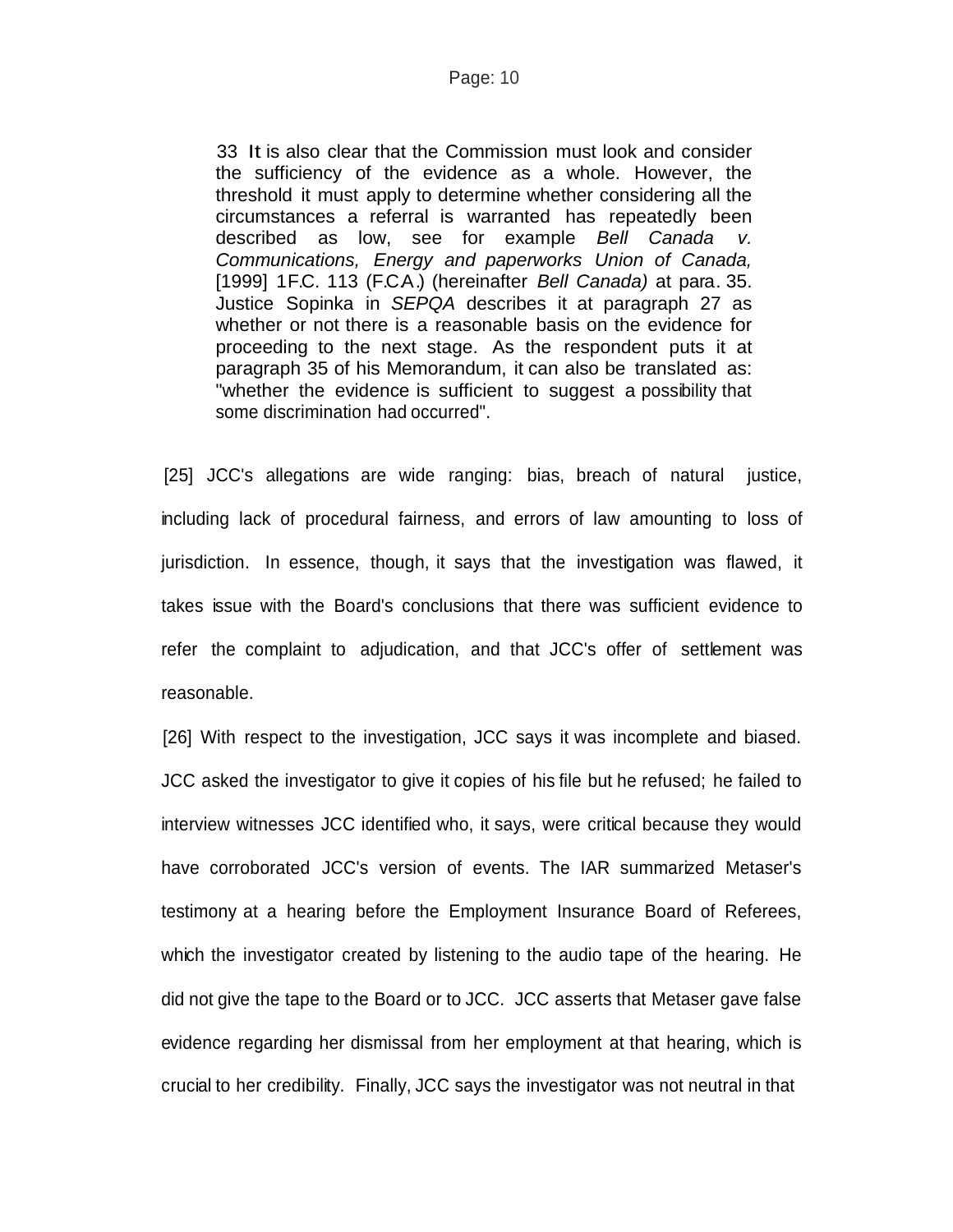#### Page: 11

he preferred the evidence of Metaser, which it describes as unreliable and, in some respects, outrageous.

[27] All of these objections are in JCC's May 17, 2012 response to the IAR which was before the Board when it made the Decisions now under review.

[28] JCC argues that it is not just what was before the Board, but what ought to have been before the Board that is at issue in this case. Well, that is one of the objections in its May 17th response to the IAR. The judge who hears this application can decide whether the investigator's refusal to provide documents, interview the witnesses JCC suggested, or to believe any of what Metaser said given JCC's assertion that her testimony before the Board of Referees was false amount to bias, inadequate or unfair investigation or otherwise rendered the investigation invalid.

[29] Fundamentally, however, JCC does not know of the existence of any documents it wishes to present as extrinsic evidence, and it has no basis to suggest that any documents (other than the Board of Referees' tape) exist. With respect to the tape, it is important to note that JCC asserts that the investigator's summary in the IAR reveals that Metaser gave false testimony. It does not claim that the investigator's description of Metaser's testimony is inaccurate.

[30] The result, then, is that JCC has not demonstrated that there are any documents which would likely, or at least arguably, be admissible at the hearing of this application. In substance it seeks documentary disclosure, which is not available in this proceeding.